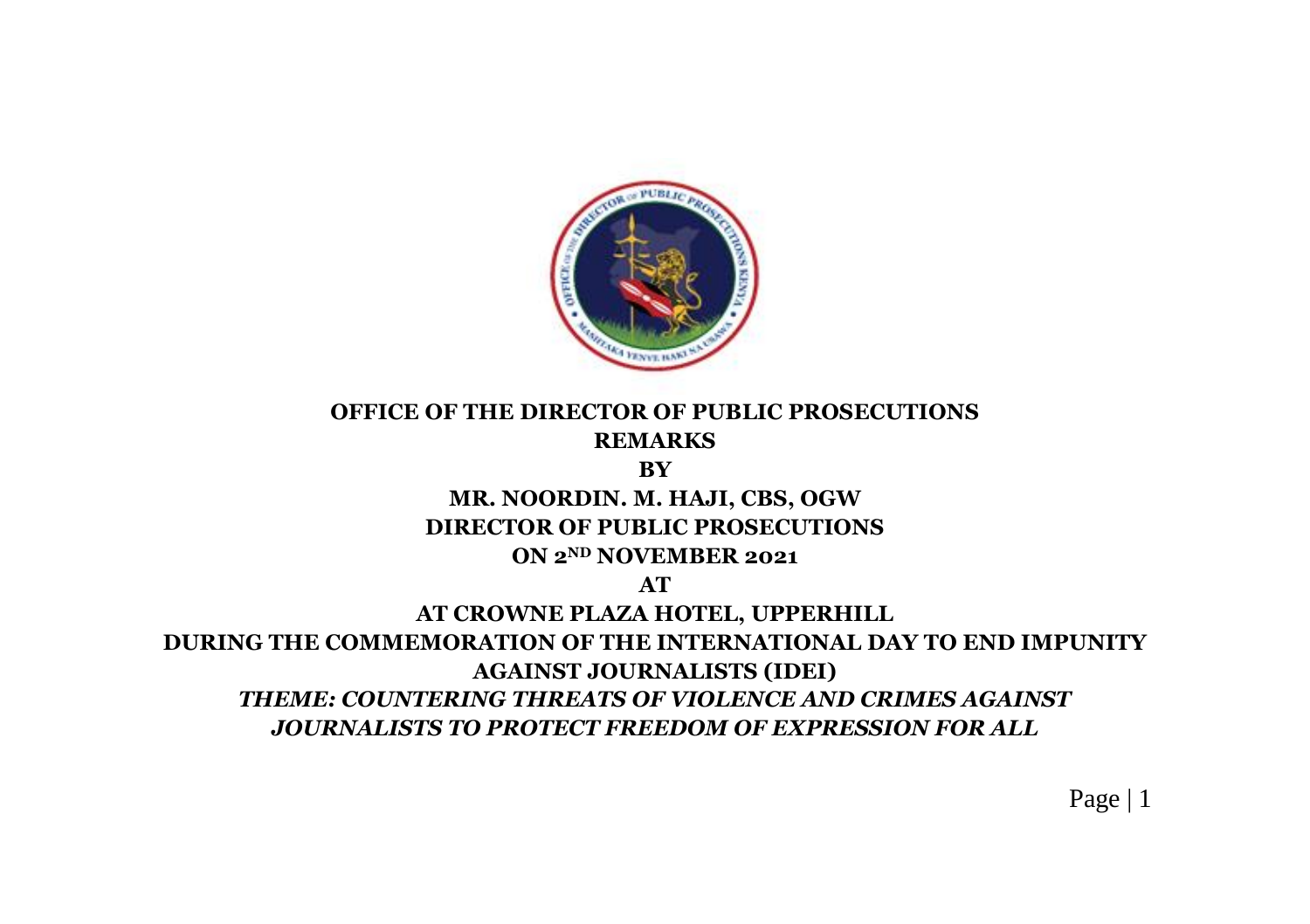- **Mr. Hubert Gijzen, UNESCO Regional Director and Representative for Eastern Africa**
- **Mr. Hillary Mutyambai, Inspector General of Police**
- **Mr. Eric Oduor - Secretary General, Kenya Union of Journalists**
- **Mr. Churchill Otieno, Chairperson, Eastern Africa Editors Society (EAES)**
- **Ms. Patricia Litho, Chairperson, Uganda Media Womens Association (UMWA)**
- **Mr. David Omwoyo, CEO, Media Council of Kenya**
- **Mr. Maina Muiruri, Chairman, Media Council of Kenya**
- **Victor Bwire, Director, Media Training and Development, Media Council of Kenya**
- **Mr. Nelson Njiri, MBS, Deputy Director, Witness Protection Agency**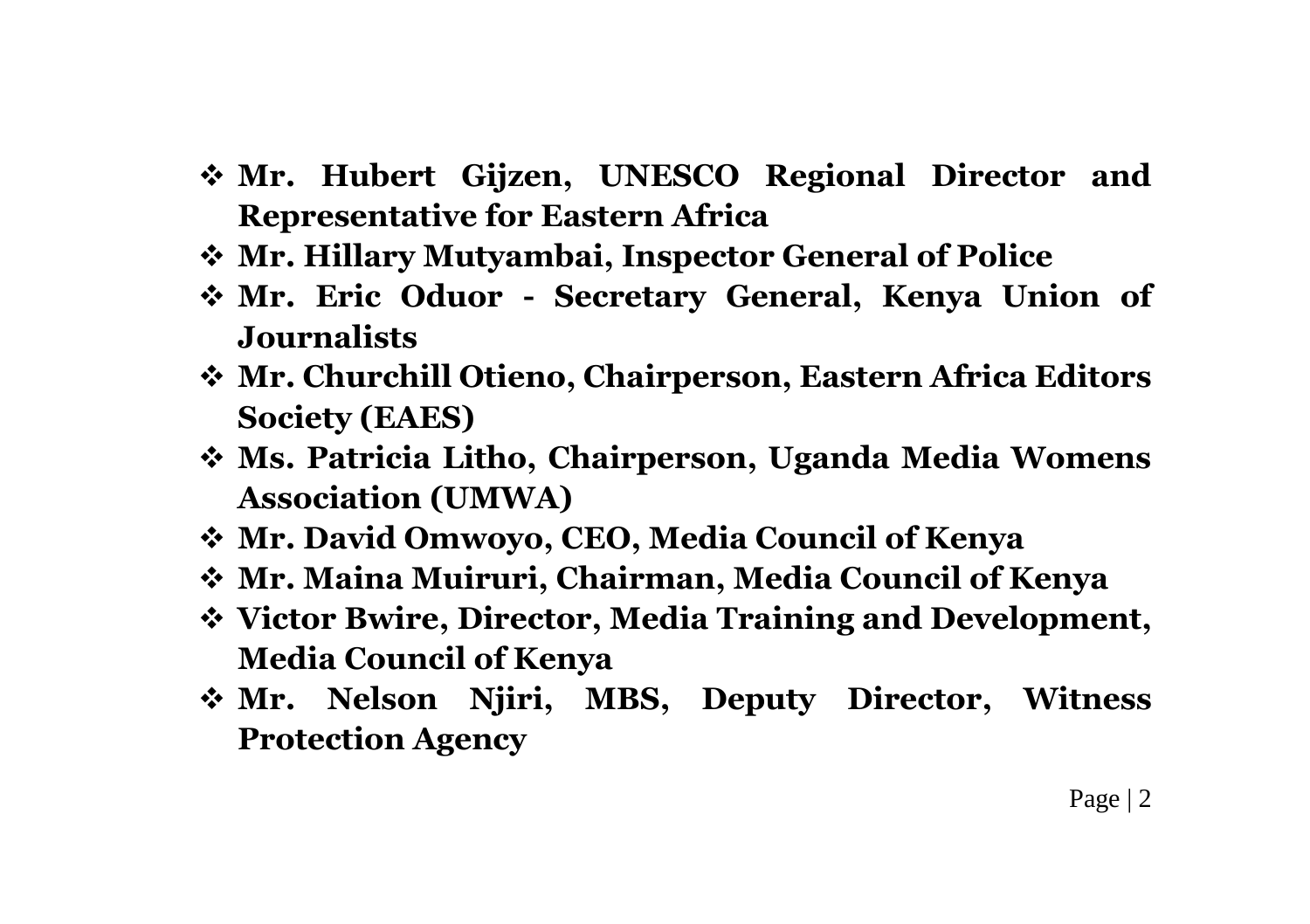- **Mr. Mugambi Kiai, Executive Director, Article 19 Eastern Africa**
- **Mr. Stephen Ouma, Secretary General, Uganda Journalists Union**
- **Mr. Omar Faruk, Secretary General, National Union of Somali Journalists**
- **Ms. Dinnah Kituyi, Executive Director, IREX**
- **Mr. Kagwa , Editorial Manager, Standard Group**
- **Mr. Peter Ikumilu, Ag. Assistant Director, Multimedia Content and Innovation, CA**
- **Ladies and Gentlemen,**

Good morning!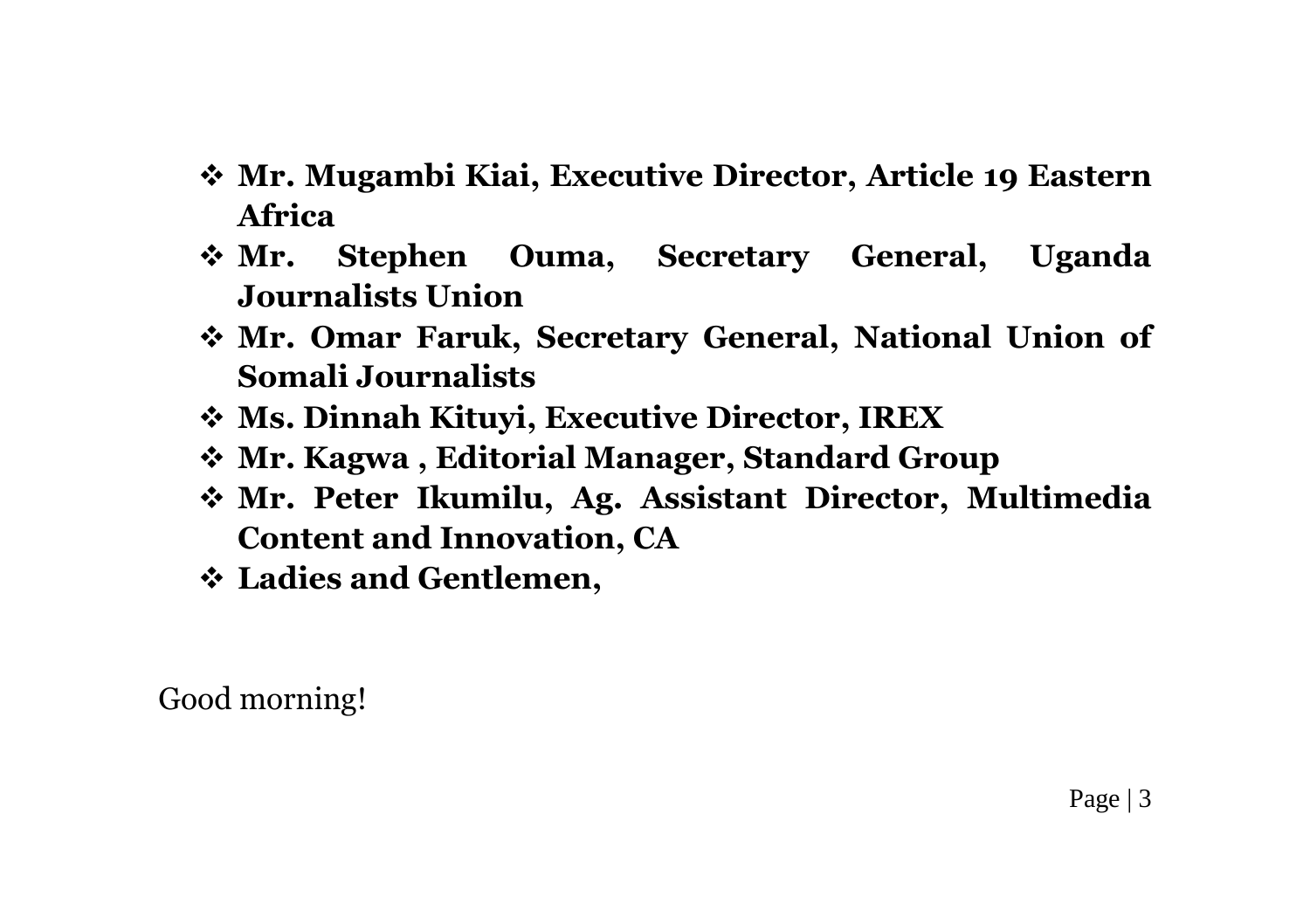1. Thank you for your kind introduction and thank you all for welcoming me to this important meeting; commemorating the **International Day to End Impunity for crimes Against Journalists.** Today's event comes at defining moment in this country. With less than a year to the general elections, journalists are uniquely positioned to help focus our national dialogue on the issues that matter and which will determine Kenya's future.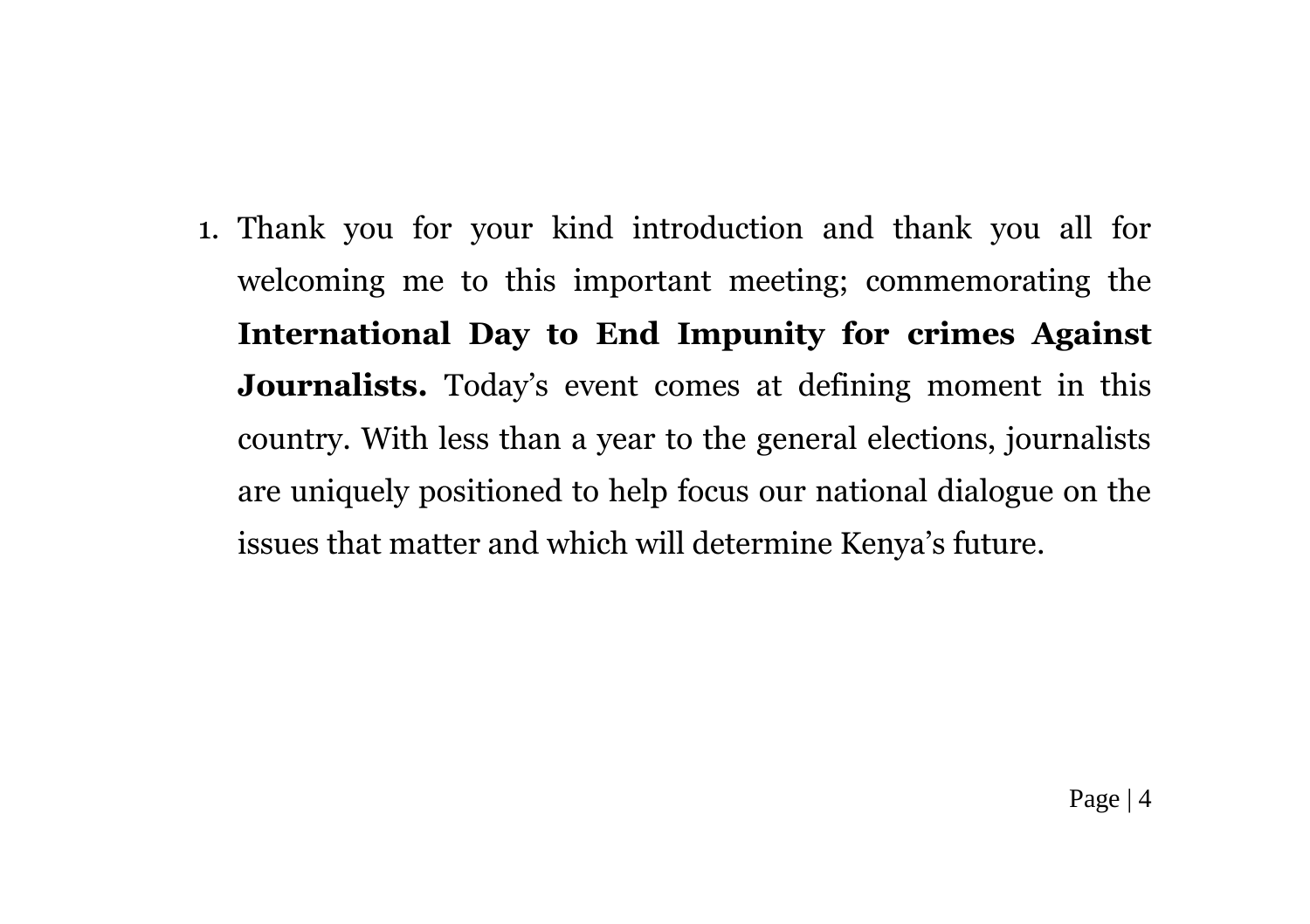- 2. A very big welcome to our friends from the region who are here with us today. It's fitting that you have gathered here today- to discuss the essential role that journalists always have and always must- play in strengthening this region.
- 3. The theme *'countering threats of violence and crime against journalists to protect freedom of expression for all'* **is** a call to combat crimes committed against journalists by enhancing prevention, protection and prosecution of these crimes in order to safeguard freedom of expression, freedom of the media and access to information.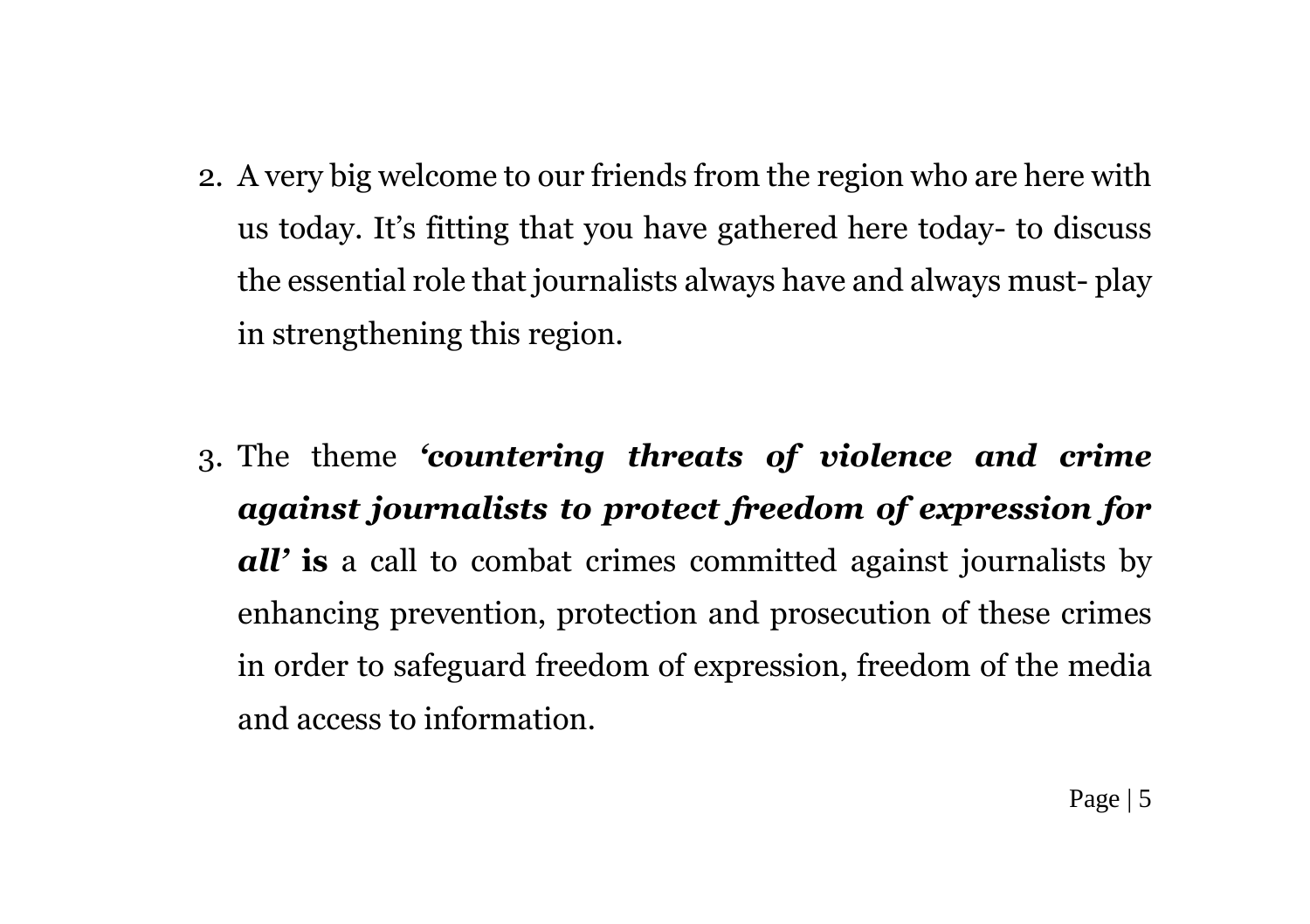4. More broadly, the issue of protecting journalists is also about the issue of safeguarding our democracy as a nation; namely how does a society grant its citizens the right to think, believe, write or speak as their conscience dictates, or more plainly freedom of expression! while maintaining a peaceful society that protects all of its members and more specifically those who broadcast these rights as citizens exercise them?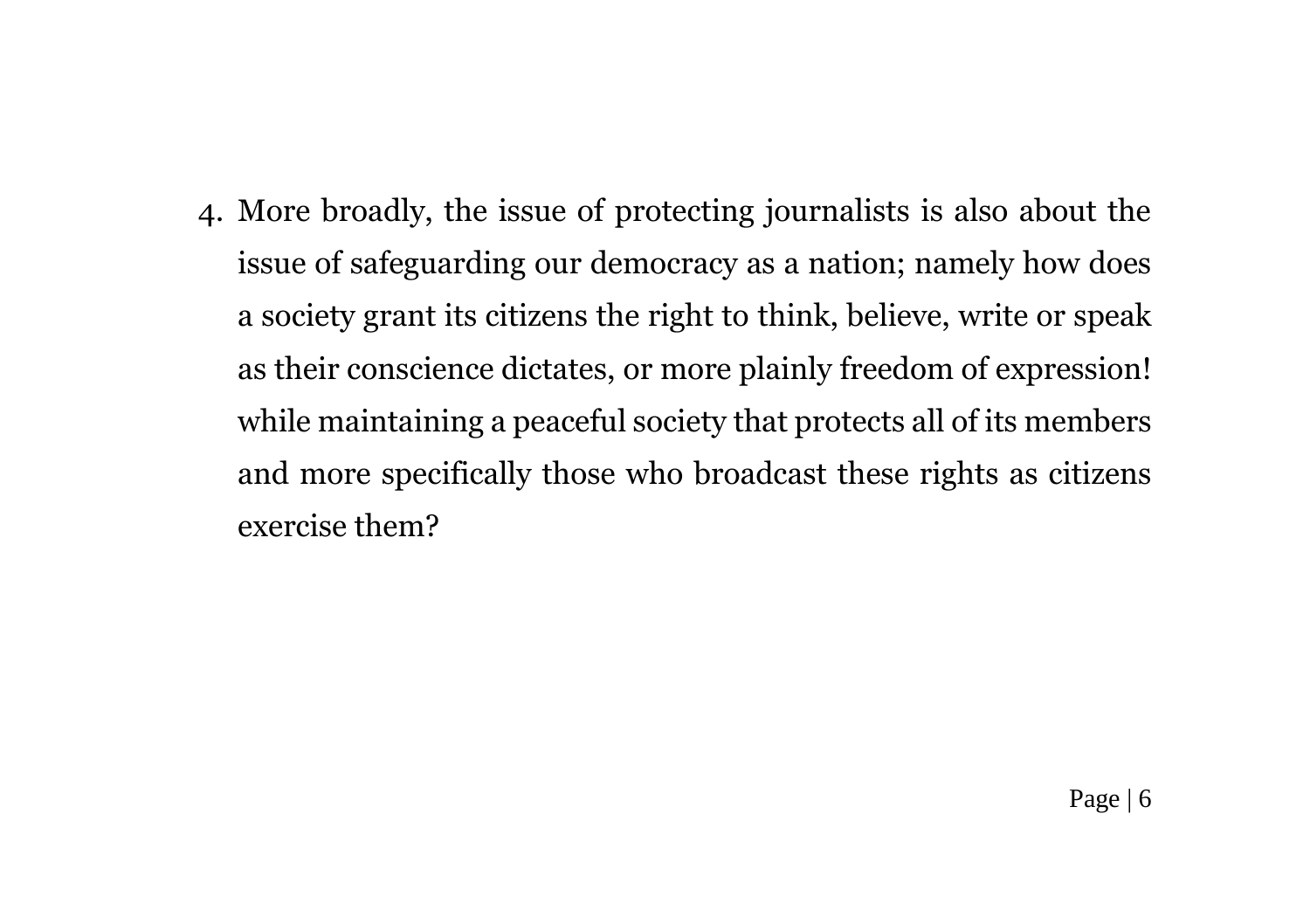5. It is easy to applaud these declarations on the freedom of expression; but all of us here know that it has not always been easy to apply them. These are noble ideals to which our society aspires but we all know that at times it has been a struggle to balance this right to the freedom of expression and the responsibility that comes with applying it.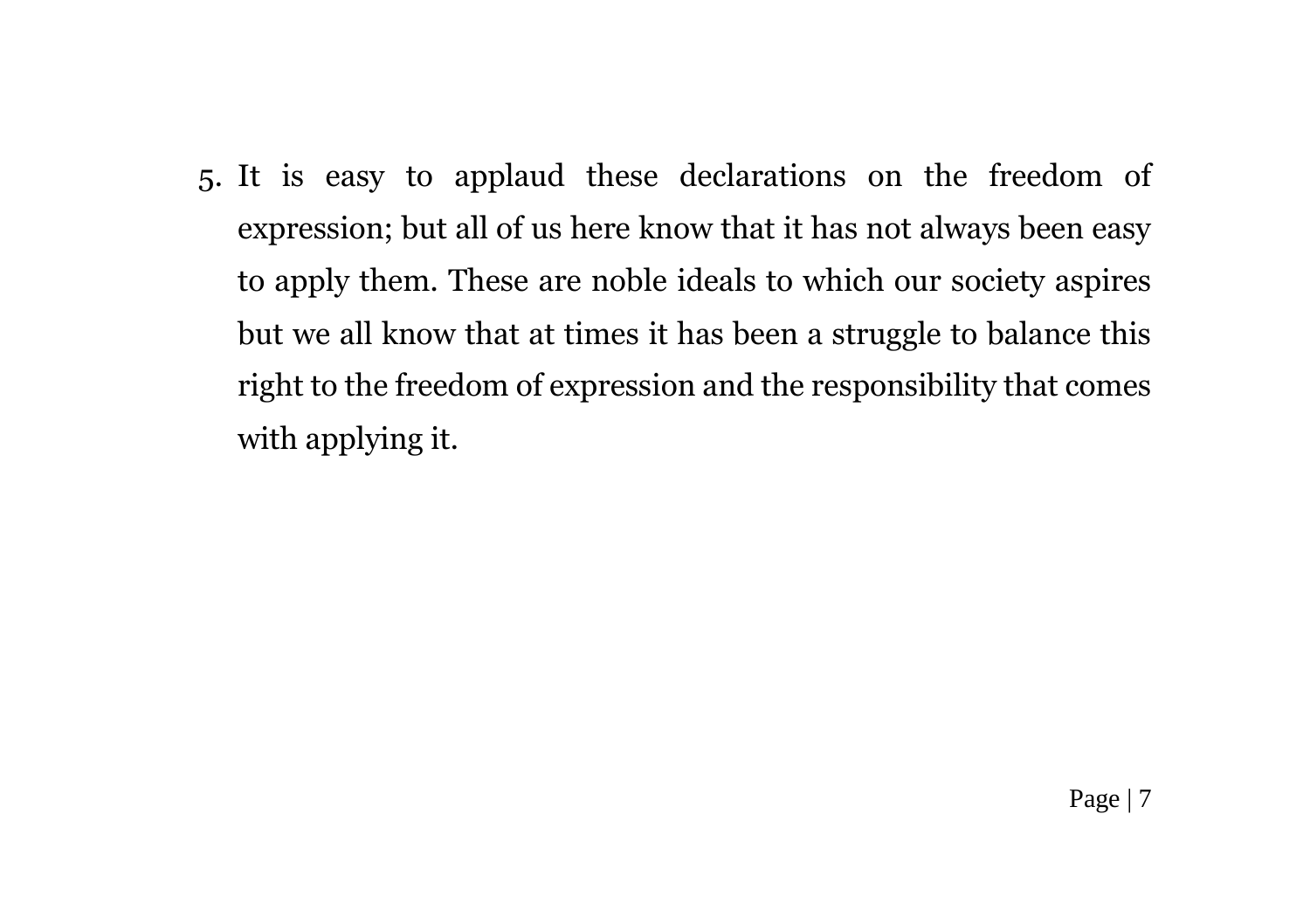6. We are also grateful for the contributions that journalists have made in drawing attention to and directing our national dialogue toward problems that we must address. At times, your work has helped to launch investigations, to advance prosecutions and to enhance the efforts of law enforcement.

By highlighting crime in many instances, you have rallied the criminal justice players to action.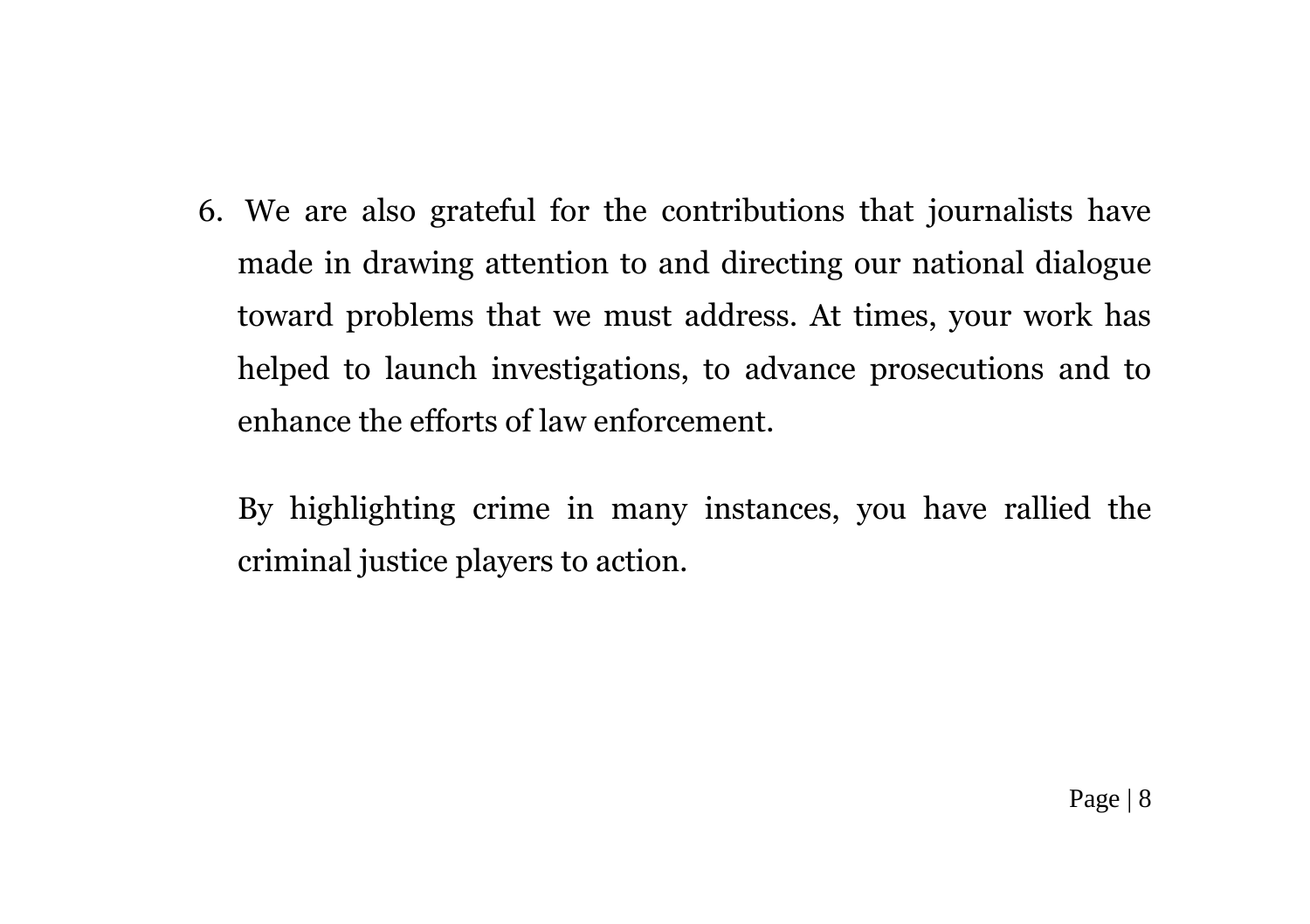7. The ODPP, in conjunction with the Media Council of Kenya, will continue to foster a free and fair environment for the media that is guided by the Constitution of Kenya and the rule of law. To this end, I call upon other agencies in our sector to opine a similar voice of encouragement and commitment to the Media Council of Kenya and to all journalists as well.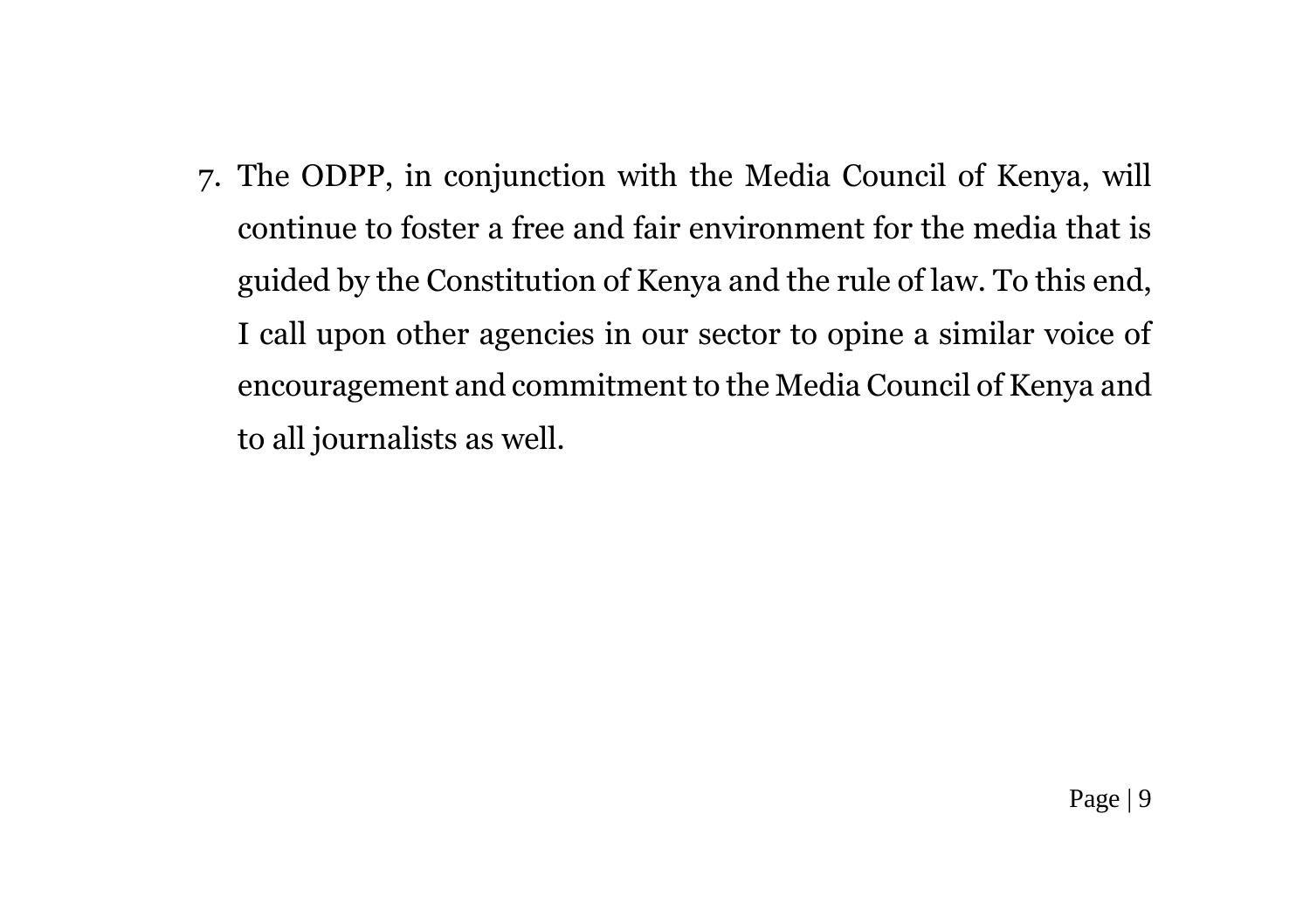8. We must also remind ourselves that while we enjoy our freedom of expression, we should exercise this fundamental right responsibly. Sometimes there will be those who use their right to free expression to say reprehensible things to others creating harmful divisions along ethnic or religious lines. The Media Council of Kenya must guarantee that they too will play their part in ensuring that their freedom of expression is exercised in a manner that respects the dignity and privacy of others, does not propagate ethnic incitement or discrimination and reflects the interests of all sectors of society.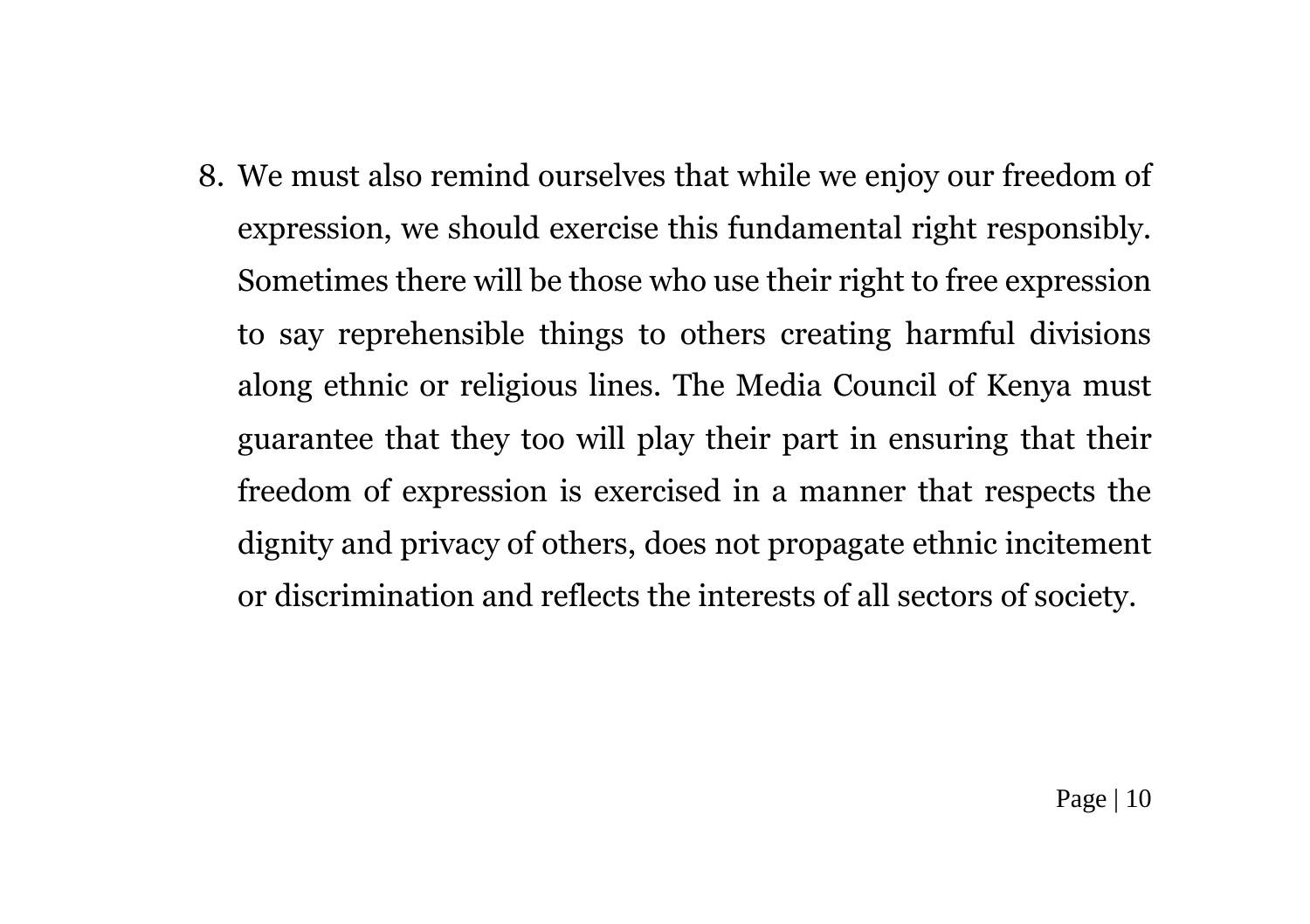Journalists must adhere to professional and ethical standards in the performance of their duties and must uphold integrity, accountability and transparency.

9. I started by alluding to the electoral season we are getting into as a country; campaigns can be messy, but we believe that democracy is enhanced through this "messy" interchange of ideas. I want to emphasize however that even as we protect the freedoms of speech during this season, first and foremost, we will prosecute anyone who uses free speech to perpetuate hate and violence. Free speech must not be a license to perpetuate the assault of political opponents or to engage in acts of vandalism.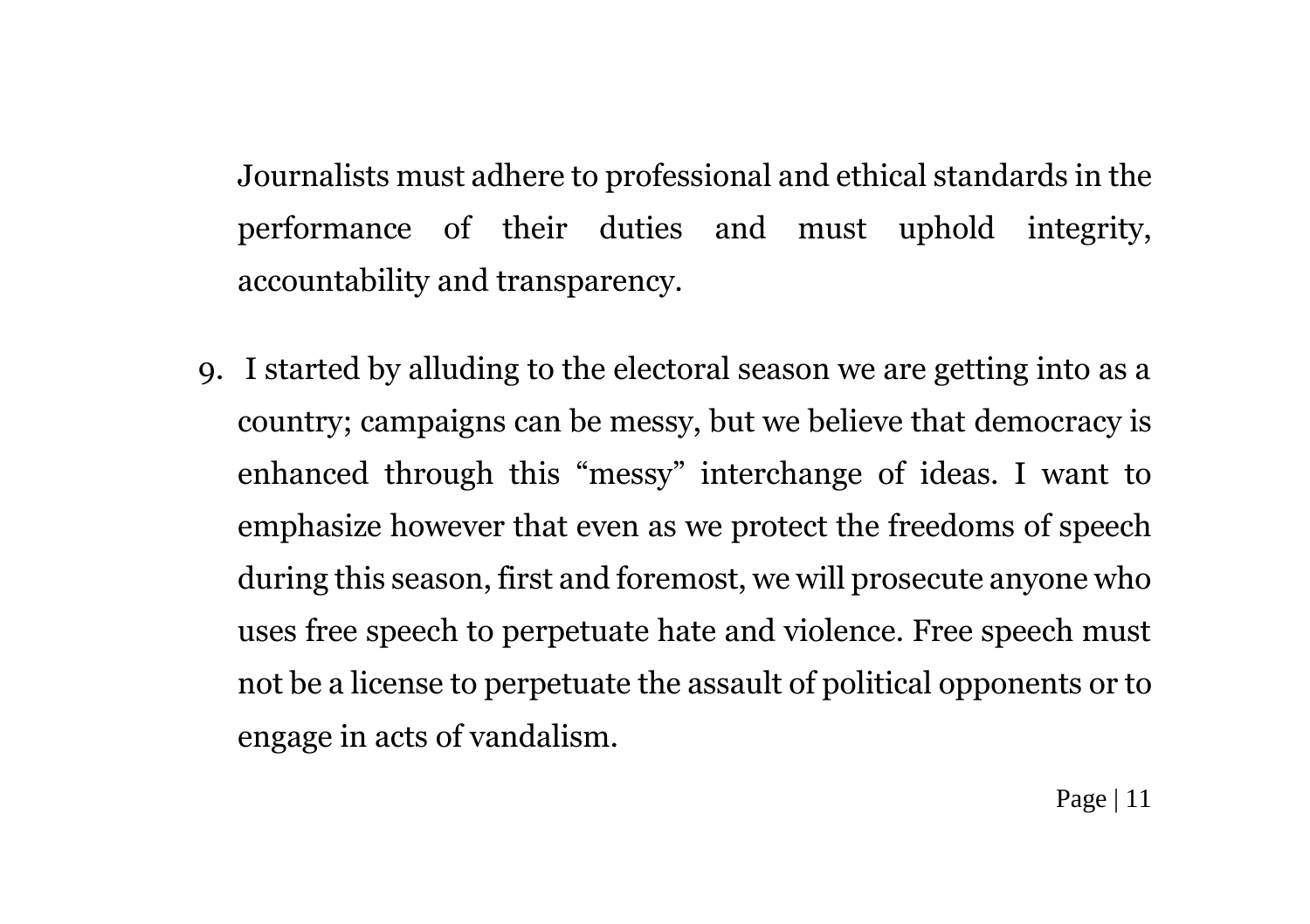10. Secondly in partnership with you as the media, we must not allow ethnic bigots in the name of free speech to terrorize others by threatening to initiate violence. Now not every bigoted words that are uttered are punishable by law; to be punishable, these words must be what the courts call a true threat, a serious threat to commit an unlawful act of violence and this is where you as the media can agree to have in place enhanced guidelines that proffer a more rigorous internal review striking an appropriate balance between protecting the safety of the Kenyan people and your news media's role of ensuring the free flow of information.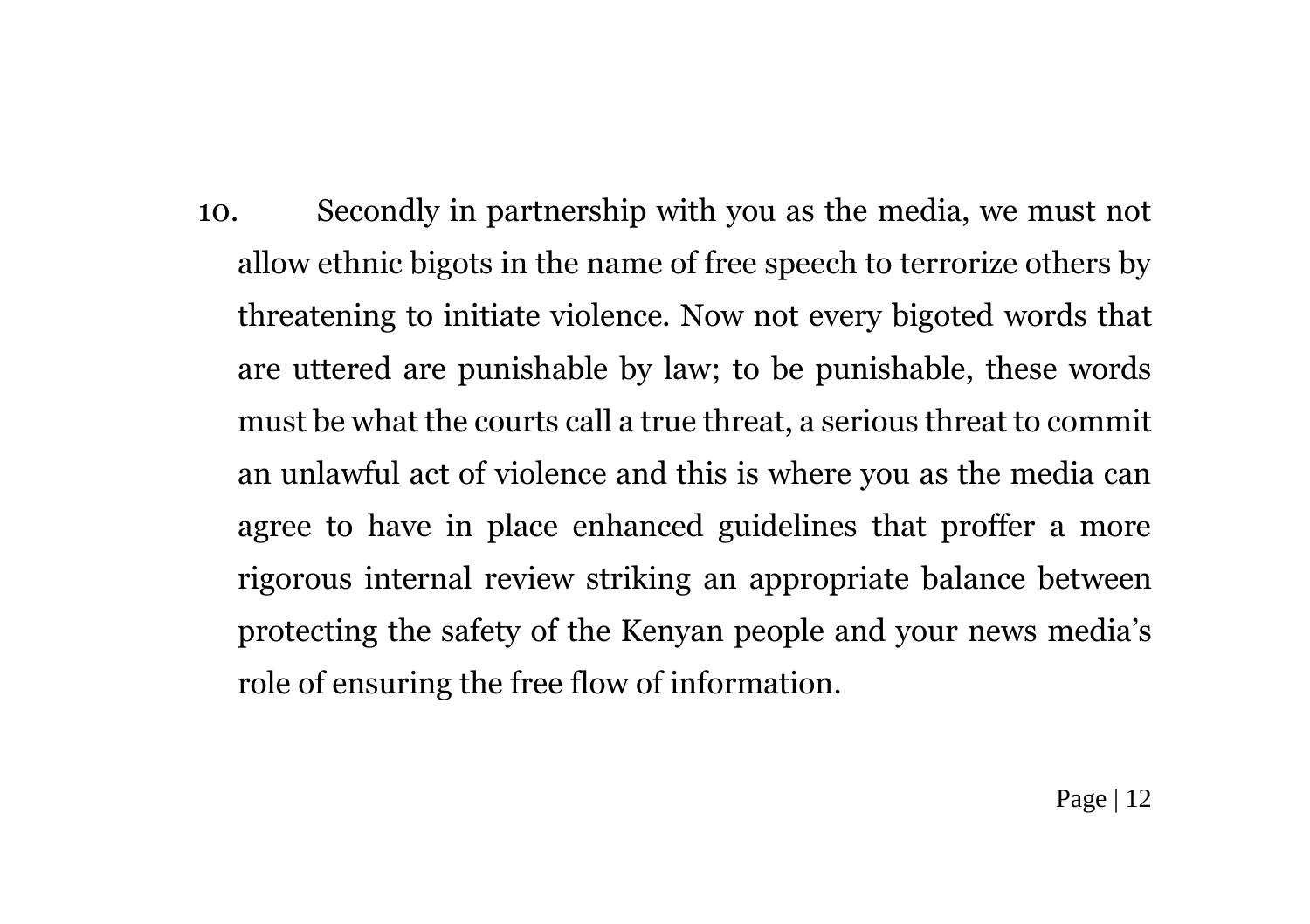11. That's why, today, l am here to ask each of you to keep up the good work. Keep asking the tough questions, keep shining a light on the challenges we face as a country and region and the injustices we collectively have to remedy. Above all, keep working to ensure you uphold integrity in your profession even when the truth may be at odds with the powers that be; be it government or even the ownership of the media houses you represent; keep seeking out the truth and speaking this truth to power.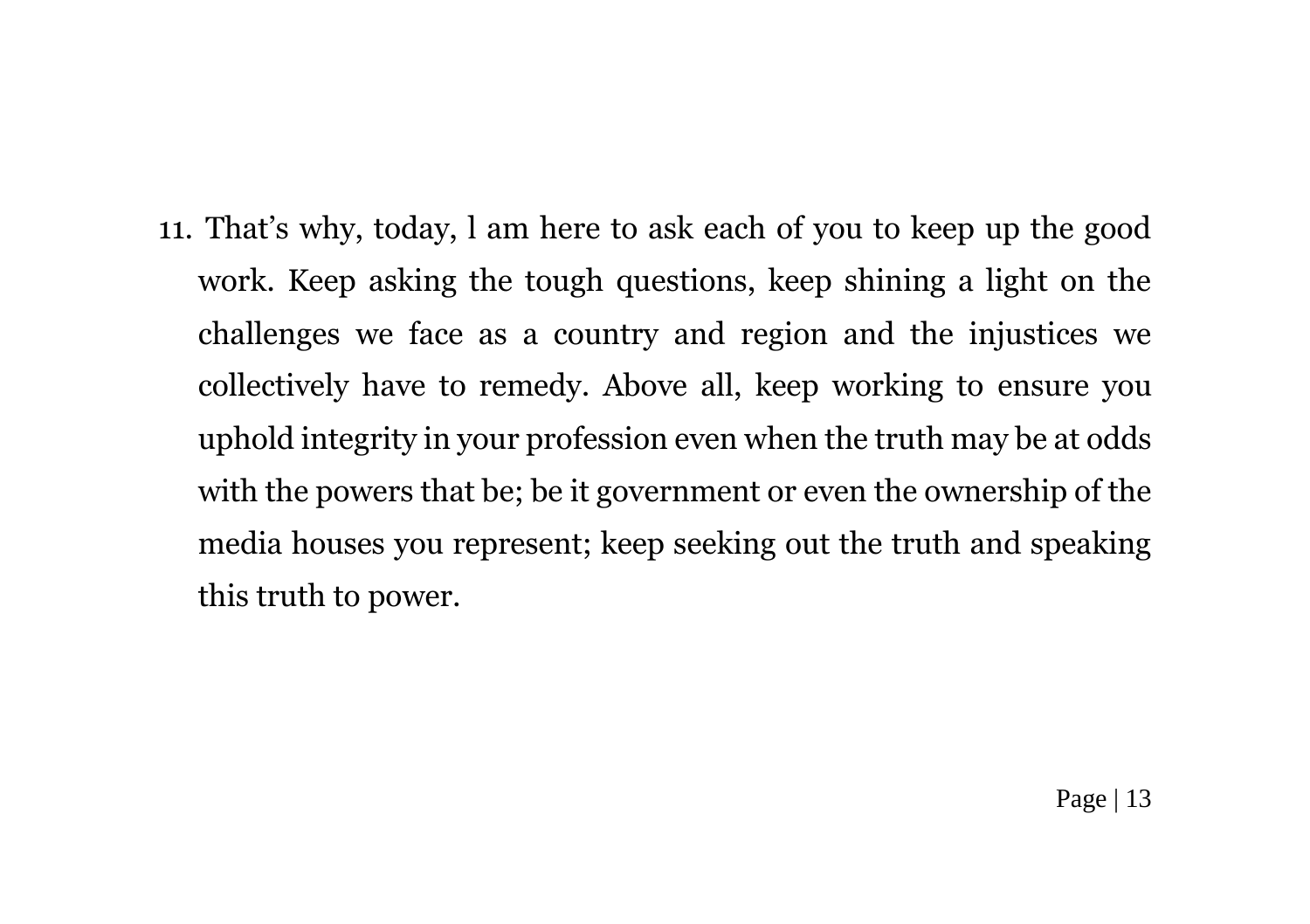12.As a society we have benefitted from the generations of journalists- real patriots who took their professional obligations seriously to tell the complete story of our nation during the tumultuous 1990s as the nation struggled with its second liberation. Throughout the 1990's brave journalists brought the struggle and reforms into homes across the country on radios and newspapers; these Bill of Rights we currently enjoy was written on the blood of patriots including journalists and that is why we must protect these freedoms as a society.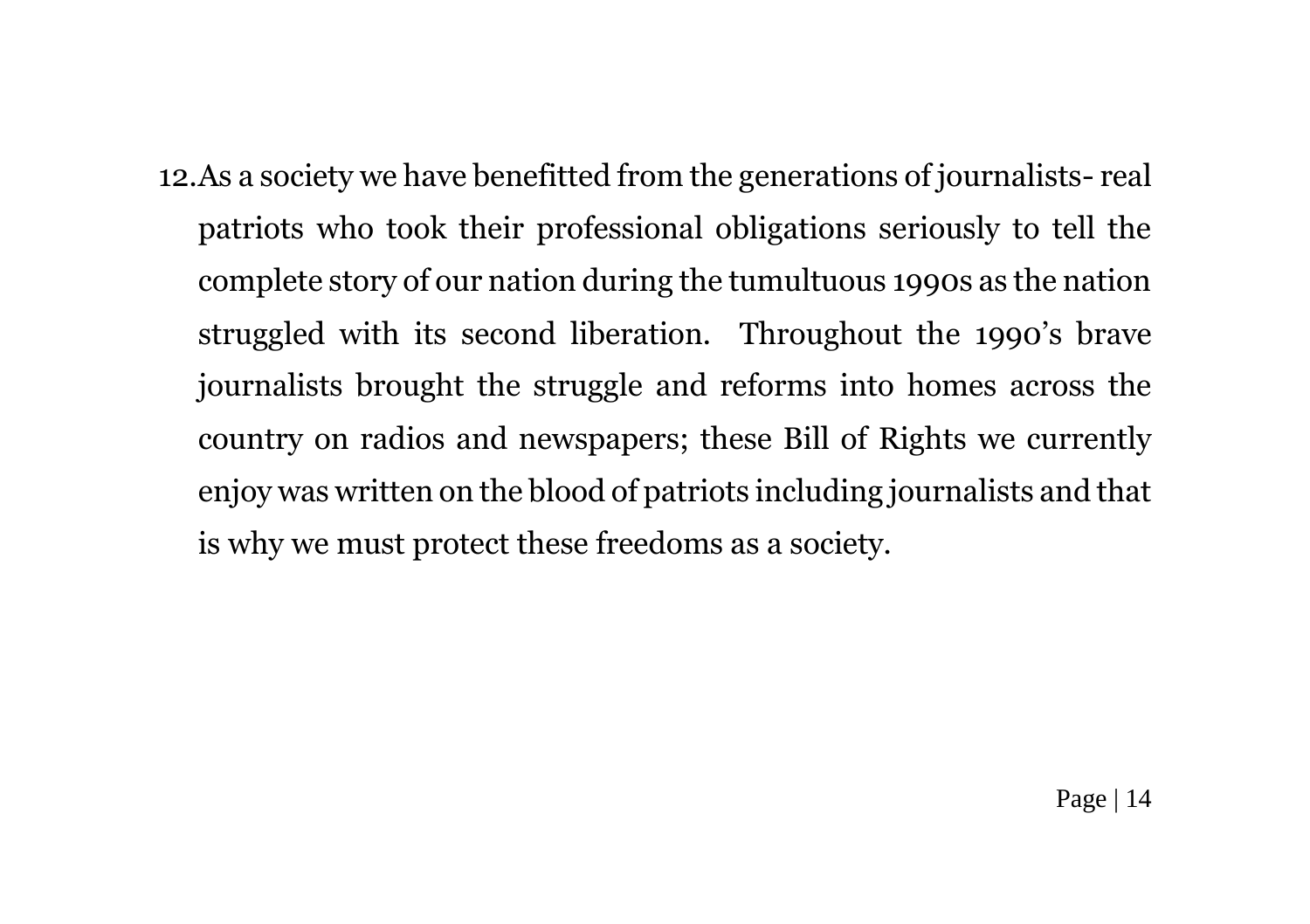- 13.I want to thank UNESCO for their commitment to enhance press freedom both regionally and internationally through initiatives that are bold, innovative and progressive. Further, I also thank all agencies represented here today for their unwavering commitment to foster inter-agency collaboration and cooperation in countering threats of violence and crimes against journalists.
- 14.It is my sincere hope that our discussions here today will bear fruit and produce initiatives that will promote interagency collaboration and enhance our collective responsibility to protect journalists from violence and impunity.